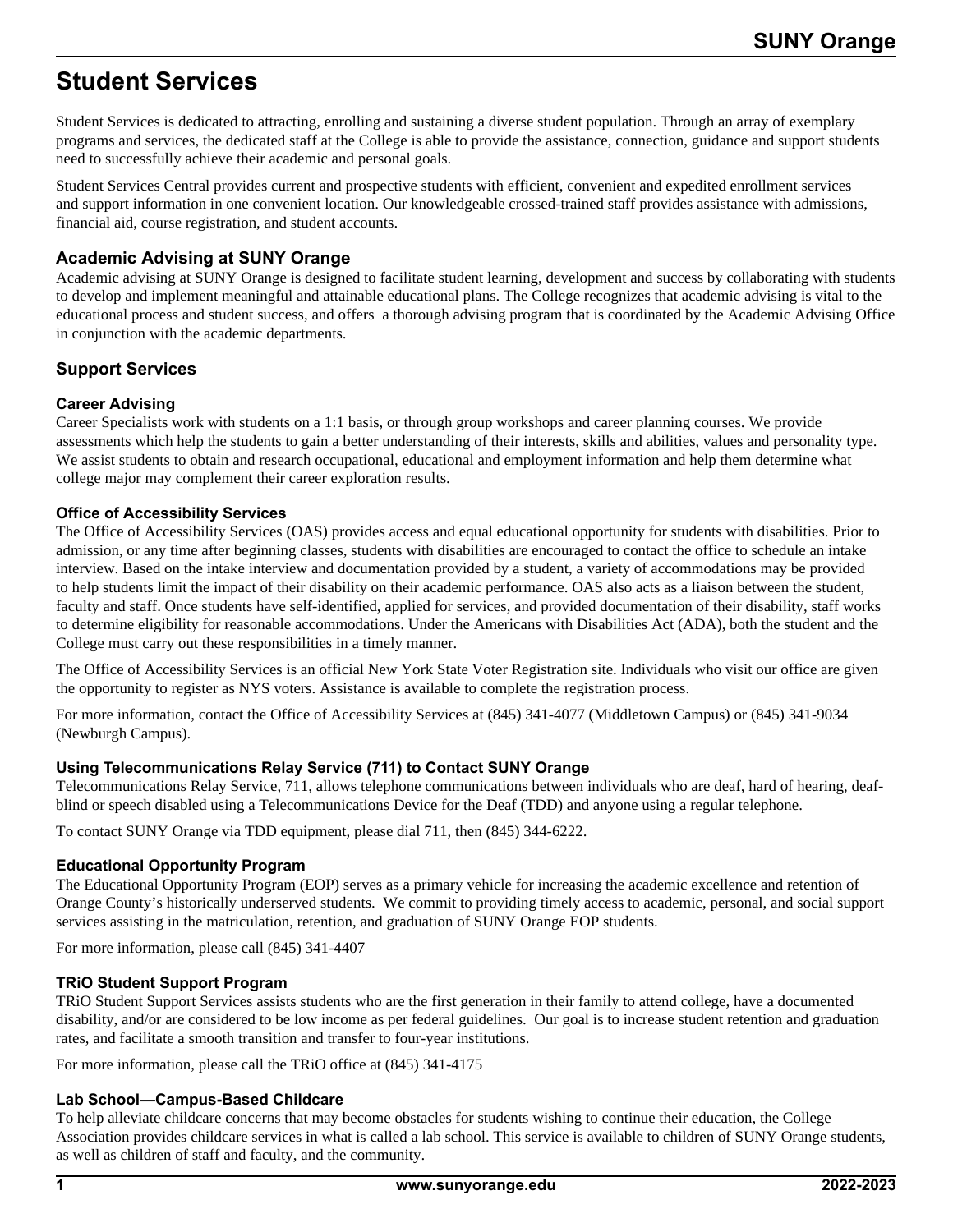# **SUNY Orange**

Morning, afternoon and full-day programs provide a healthy, happy and stimulating learning environment. Each child is able to explore and learn through a variety of activities, including music and movement, creative art, story time, outdoor play and childdirected center-based readiness experiences.

The childcare programs are located in the Morrison Lab School on the Middletown campus, and in the Tower Building on the Newburgh campus. The Lab School is licensed by the New York State Office of Children and Family Services. The Lab School accommodates children through five years of age.

#### **The Wellness Center**

The Wellness Center is open to all students, free of charge. Our mission is to promote physical and mental health education and wellness for the campus community. We provide health and wellness programs and workshops throughout the academic year to help students maintain a healthy lifestyle. All physical and mental health services are provided by licensed professionals. Our registered nurses are available for consultation regarding health concerns. Our personal counselors provide short-term counseling and referrals.

The Wellness Center also maintains all immunization and health records.

#### **Bookstore**

SUNY Orange's bookstore services are provided by Follett, which operates the College's bookstores at the following locations:

**Middletown:** George F. Shepard Student Center (2nd Floor)

#### **Newburgh:** Tower Building (1st Floor)

Textbooks, course materials, supplies, clothing, gifts, technology, academic regalia and other items are available for purchase inperson at either campus location, as well as [online.](http://www.sunyorangebookstores.com) Hours of operation vary throughout the academic year and are posted online. Follett offers many textbook options (purchase new, purchase used, rent, etc.) to suit each student's needs.

#### **Food Service**

The College Association, through a contract with Avanti Markets, provides micro-markets at three locations on the Middletown campus and one location on the Newburgh campus.

In Middletown:

- Rowley Center (Ground floor)
- Bio-Tech Building (South Street lobby)

In Newburgh:

• Kaplan Hall (2nd Floor)

The micro markets are accessible to students, employees and visitors whenever those buildings are open for operation. A micro market is an unmanned retail space where individuals can purchase food and beverages. These markets include a wide variety of fresh and healthy items that are restocked regularly. Refrigerated cases contain fresh foods like salads and sandwiches, as well as beverages, fruits, vegetables and other perishable snacks. A variety of beverages and other non-perishable snacks are also be available.

Customers can select the food or beverage they wish to purchase and pay at the intuitive, self-checkout kiosk. Customers may also use an Avanti card that they can preload with funds and then use to pay for food. Students can acquire an Avanti card from the Welcome Desk in the Shepard Student Center on the Middletown campus, and at the Security Desk in the Tower Building on the Newburgh campus. More technically savvy customers may wish to download and use the Avanti Markets App as a payment source.

Because the micro market locations are unmanned, each area will also be outfitted with security cameras to monitor activities and transactions. Those who commit theft will be subject to disciplinary action. Removing items from an Avanti Micro Market without paying is larceny. Under New York State Law, larceny is punishable by up to one year in jail or up to a \$1,000 fine if convicted.

To further support a variety of food choices at the Middletown campus, the College may occasionally contract with vendors to provide additional food options during limited hours on weekdays.

# **Center for Student Involvement**

The hub of student activity, the Center for Student Involvement is where students can obtain information or assistance regarding all student clubs and events.

#### **Identification Card**

Each student receives a SUNY Orange ID card displaying their picture. It must be carried and be readily available at all times for purposes of identification. The ID card is also used as the College library card.

A replacement fee of \$15 is charged for lost or mutilated cards. The ID cards must be validated every semester.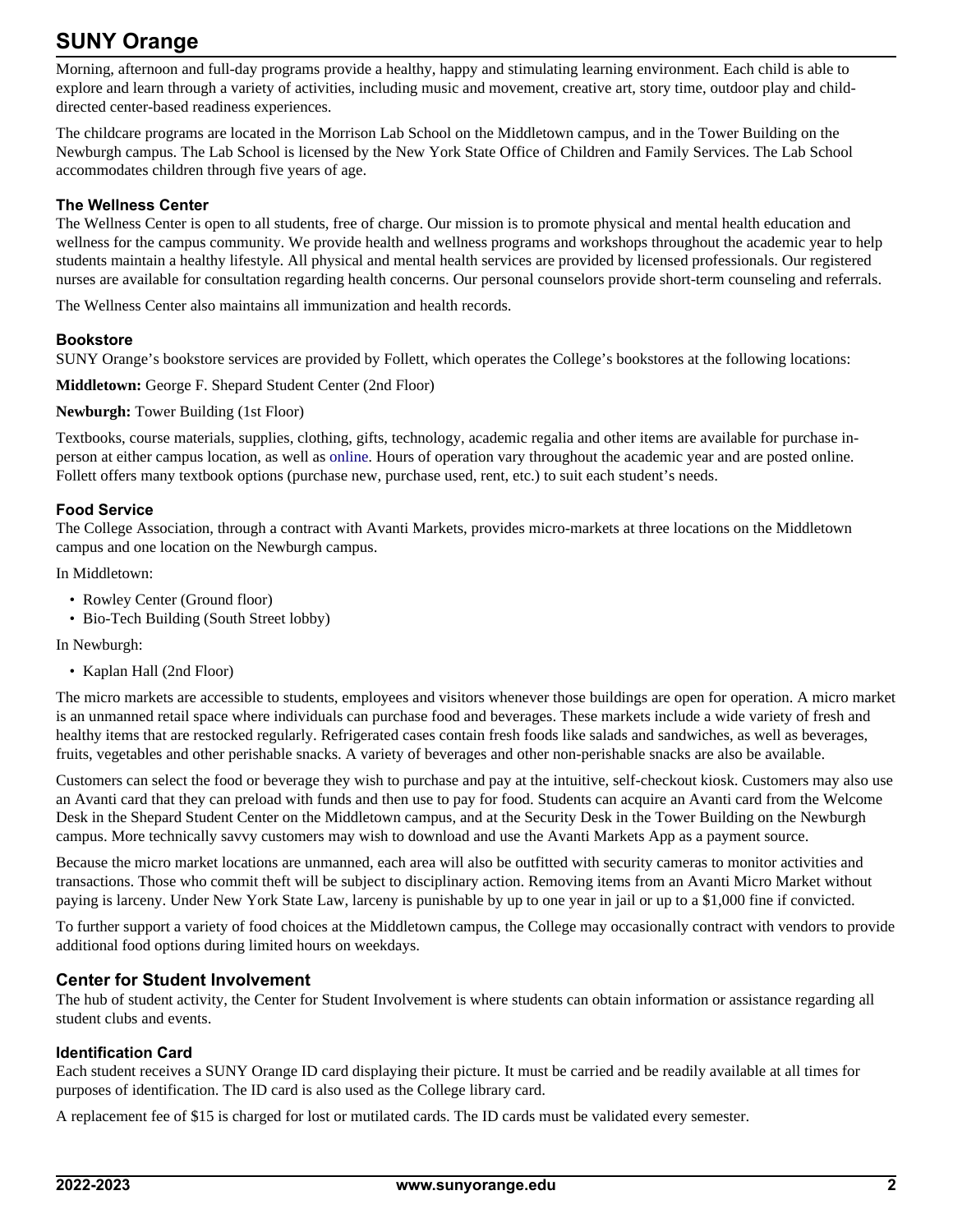# **Parking Tags**

Parking tags are required for all daytime students. A valid college identification card is required to obtain a parking tag. College security personnel will issue tickets for parking violations, and all tickets can be paid at Student Services Central.

#### **Co-Curricular Activities**

Activities sponsored by the Board of Activities range from theater, dance and musical presentations to lectures, comedy, novelty/ variety shows and various trips to recreational, educational and cultural events. On the Middletown campus, a game room and offices for Student Senate and the Board of Activities are located on the first floor of the Shepard Student Center.

On the Newburgh campus, the Center for Student Involvement is located in the Tower Building, B-Level.

### **Clubs**

The wide variety of student clubs and organizations are open to all SUNY Orange students. Whether it is the Biology Club, Board of Activities, International Club, Nursing Club or Student Senate, SUNY Orange likely offers a club that will match your interests. If not, the Center for Student Involvement stands ready to help students start a new club. For more information and to see an up-to-date listing of our clubs and activities, visit the CSI website - www.sunyorange.edu/csi

#### **Athletics**

The College schedules intercollegiate competition for men in basketball, baseball, cross country, soccer, and golf, and for women in basketball, cross country, softball, and volleyball. An intramural program of athletics is available for all students.

#### **Theater**

Theater productions are held under the auspices of The Apprentice Players, a club open to all students. Additional Center for Student Involvement-sponsored theater productions performed by professional companies are scheduled throughout the year.

#### **Music**

The Arts and Communication Department sponsors musical productions throughout the academic year. In addition, the Center for Student Involvement and the Cultural Affairs sponsors a variety of concerts each semester.

# **Phi Theta Kappa**

Since its founding in 1918, Phi Theta Kappa has sought to recognize and encourage scholarship among associate degree students at two-year institutions of higher education. To achieve this purpose, the honor fraternity has developed opportunities for leadership and service, as well as provided a stimulating climate for continued academic excellence. A local chapter of Phi Theta Kappa, the national honor fraternity, was established at SUNY Orange in 1988. Students who have attained a cumulative grade point average (CGPA) of at least 3.5 after completion of at least 12 credit hours are eligible for membership.

# **Cultural Affairs**

Cultural Affairs at SUNY Orange presents a broad spectrum of events throughout the year. Programming is diverse and is meant to augment the educational and academic opportunities of the college community, as well as provide enriching experiences to the community-at-large. Inasmuch as SUNY Orange is a community college, the community is invited to participate and avail itself of all programs. Events include jazz, classical, and world music concerts; classics, modern, new, and children's theatre; short and full-length films with introductions and discussions; poetry and book readings by poets and authors; music, visual art, theatre, literary, biology/ botany master classes; lectures on science, social studies, history, humanities, art, architecture, music, film, theatre, timely issues; art or other timely exhibits including small musical performances and art demonstrations during receptions. Questions may be directed to (845) 341-4891 or 341-9386 and cultural@sunyorange.edu.

For more information visit the [Center for Student Involvement website.](https://sunyorange.edu/csi/index.html)

# **College Email and Photography Policy**

# **College E-mail Policy**

SUNY Orange uses e-mail as the official means of communicating academic and administrative information to students.

#### **Assignment of E-mail Address**

SUNY Orange assigns an e-mail address (@sunyorange.edu) to each registered student. This College-issued e-mail account is designated as the student's official e-mail address when administrative and academic departments need to communicate with students.

#### **College Responsibility**

The College is responsible for communicating with students in a timely and accurate way about changes in policies, procedures and deadlines that affect them. The College will select the most appropriate method (mail, telephone, e-mail) to convey pertinent information to specific groups of students. In some cases, e-mail may be used exclusively. Routine announcements, administrative and academic dates and deadlines, and information of a general nature will typically only be sent by e-mail.